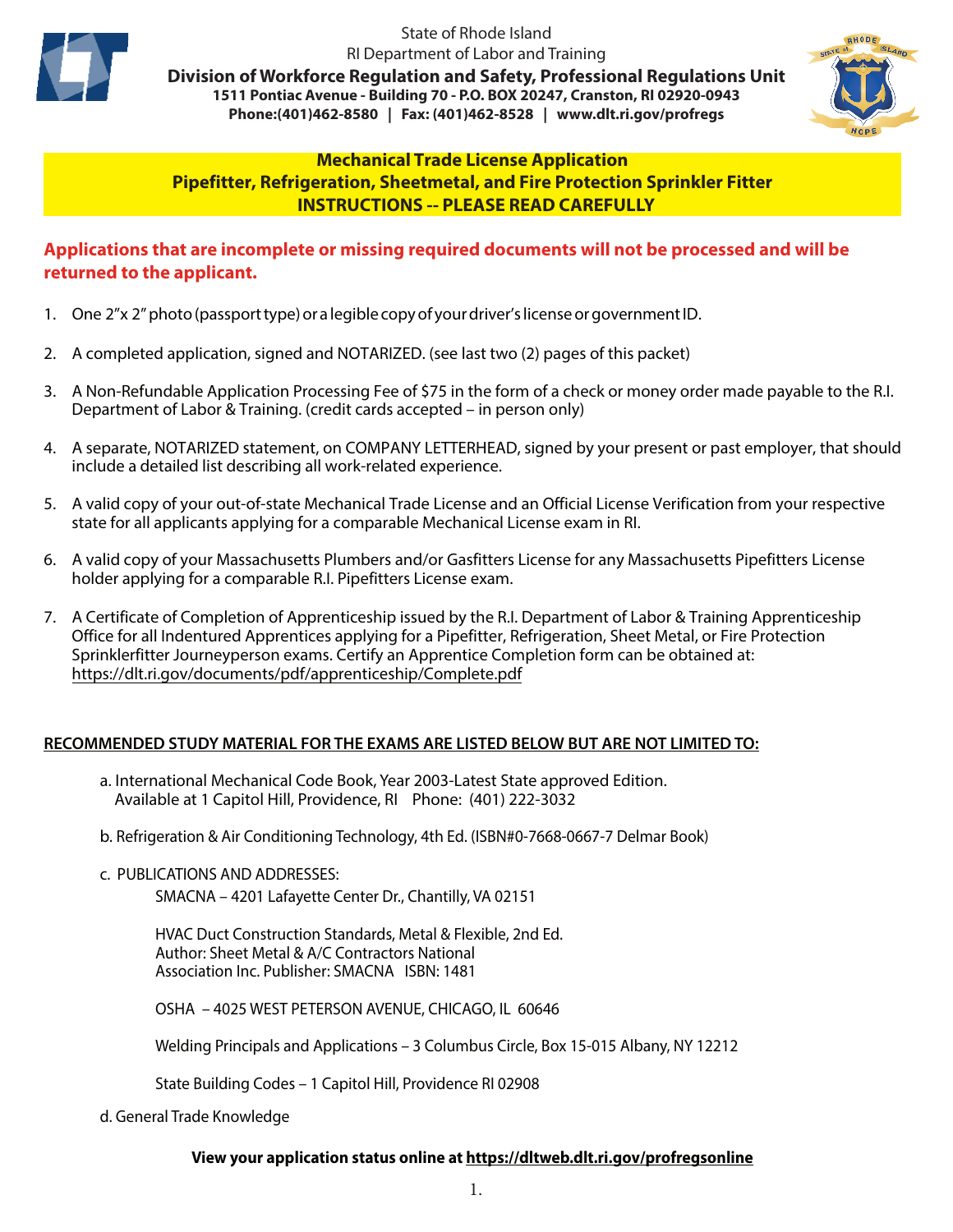

State of Rhode Island and Providence Plantations RI Department of Labor and Training

**Division of Workforce Regulation and Safety, Professional Regulations Unit 1511 Pontiac Avenue - Building 70 - P.O. BOX 20247, Cranston, RI 02920-0943 Phone:(401)462-8580 | Fax: (401)462-8528 | www.dlt.ri.gov/profregs**



# **Non-Refundable Processing Application Fee**

|                                                  | <b>Computer Code</b> | <b>Application Fee</b> | License Fee* |
|--------------------------------------------------|----------------------|------------------------|--------------|
| <b>MECHANICALS:</b>                              |                      |                        |              |
| <b>Master Mechanical Contractor MMA</b>          | 001                  | <b>NO TEST</b>         | \$480        |
| <b>Contractor Master CM</b>                      | 20.                  | \$75                   | \$240        |
| <b>Contractor Master Pipefitter CMP</b>          | 20.1                 | \$75                   | \$240        |
| <b>Contractor Master Refrigeration CMR</b>       | 20.2                 | \$75                   | \$240        |
| <b>Contractor Master Sheet Metal CMS</b>         | 20.5                 | \$75                   | \$240        |
| <b>Refrigeration Master 1 RM1</b>                | 002                  | \$75                   | \$240        |
| <b>Refrigeration MASTER 2 RM2</b>                | 003                  | \$75                   | \$96         |
| Pipefitter Master 1 PM1                          | 004                  | \$75                   | \$240        |
| Pipefitter Master 2 PM2                          | 005                  | \$75                   | \$96         |
| <b>Sheet Metal Master 1 SMM 1</b>                | 040                  | \$75                   | \$240        |
| Sheet Metal Master II SMM 2                      | 042                  | \$75                   | \$240        |
| PJF/ Natural Gas Service Master II LTD           | 044                  | \$75                   | \$240        |
| PJF/ Gas Serviceman (Propane Gas) Master II LTD  | 048                  | \$75                   | \$240        |
| Refrigeration Journeyperson I RJ1                | 006                  | \$75                   | \$72         |
| Refrigeration Journeyperson II RJ2               | 007                  | \$75                   | \$60         |
| Pipefitter Journeyperson I PJ1                   | 008                  | \$75                   | \$72         |
| Pipefitter Journeyperson II PJ2                  | 009                  | \$75                   | \$60         |
| Sheet Metal Journeyperson I SMJ 1                | 041                  | \$75                   | \$72         |
| Sheet Metal Journeyperson II SMJ 2               | 043                  | \$75                   | \$30         |
| Fire Suppression LTD LIMITED                     | 010                  | \$75                   | \$60         |
| <b>Decorative Heating Appliances LTD LIMITED</b> | 045                  | \$75                   | \$60         |
| <b>Welding LTD LIMITED</b>                       | 012                  | \$75                   | \$60         |
| Gas Serviceman (Natural Gas) PJF LIMITED         | 019                  | \$75                   | \$144        |
| Gas Serviceman (Propane Gas)                     |                      |                        |              |
| Journeyperson II PJF LIMITED                     | 013                  | \$75                   | \$144        |
| O/B Serviceman Journeyperson II PJF LIMITED      | 015                  | \$75                   | \$144        |
| <b>Gas Station LTD LIMITED</b>                   | 016                  | \$75                   | \$60         |
| <b>Synthetic Exhaust Ducting LTD LIMITED</b>     | 046                  | \$75                   | \$60         |
| <b>Contractor Master Sprinkler CMFP</b>          | 20.4                 | \$75                   | \$240        |
| <b>Fire Protection Master FPM</b>                | 017                  | \$75                   | \$240        |
| Fire Protection Journeyperson FPJ                | 018                  | \$75                   | \$72         |

\* Individuals who achieve a passing score of 70 or greater will be invoiced for the License Fee.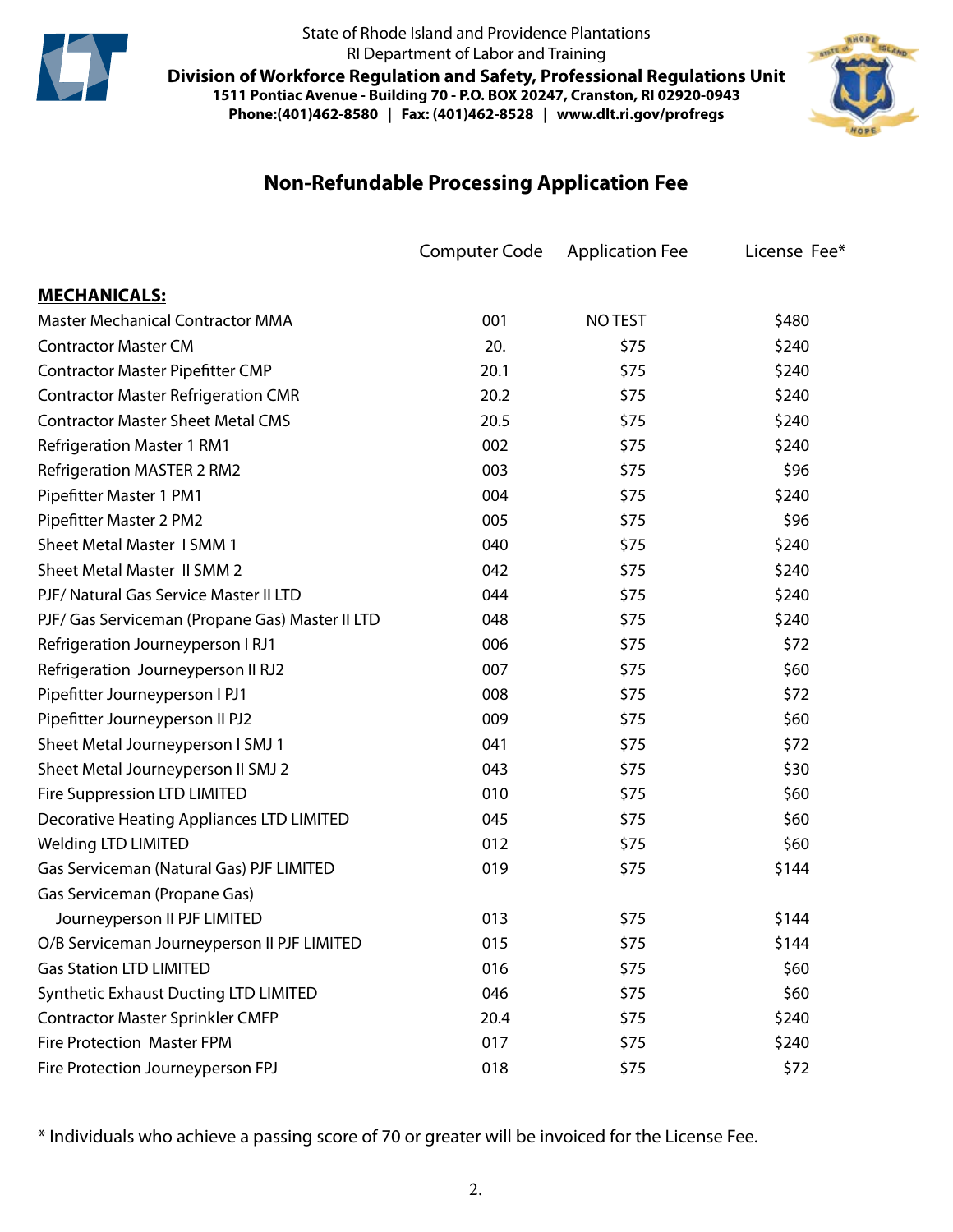RI Department of Labor and Training Workforce Regulation and Safety



Apprenticeship ~ Labor Standards ~ Occupational Safety ~ Prevailing Wage ~ Professional Regulation

## THIS IS AN IMPORTANT NOTICE

If you do not understand the enclosed notice, please contact this office in the RI Department of Labor and Training, Division of Workforce Regulation and Safety to speak with a Spanish interpreter. Spanish interpreters are available to assist you. If you are attending a hearing, you cannot use your own interpreter. The Division of Workforce Regulation and Safety will provide an interpreter for you. It is important that you call the Division of Workforce Regulation and Safety at (401) 462-8570 or (401) 462-8580, at least seven (7) days prior to your hearing to request an interpreter.

The Division of Workforce Regulation and Safety is responsible to provide interpreter services at no cost to you. You are responsible for requesting these services in accordance with the procedures outlined in this notice.

## **PLEASE NOTE:**

Interpreters are available to assist customers in languages other than Spanish. Please contact the Division of Workforce Regulation at (401) 462- 8580 or (401) 462-8570 to request an interpreter or written translation in a language other than Spanish.

## AVISO IMPORTANTE

Si usted no entiende esta notificación, por favor contacte a la oficina de RI Departamento de Trabajo y Entrenamiento División de Workforce Regulation y Safety para hablar con un intérprete en Español. Interpretes en Español están disponibles para asistirle. Usted no puede usar su propio intérprete si va a asistir a una audiencia. Workforce Regulation y Safety le proveerá un intérprete a usted. Es importante que usted llamé al Workforce Regulation y Safety al (401) 462-8570 o (401) 462-8580 por lo menos (7) días antes de su audiencia para solicitar un intérprete.

La División de Worforce Regulation y Safety es responsable de provéer servicios de interpretación sin costo alguno para usted. Usted es responsable de solicitar estos servicios de acuerdo con el procedimiento escrito en esta notificación.

#### **POR FAVOR OBSERVE:**

Interpretes estan disponible para asistir a clientes en idiomas, ademas del Español. Por favor contacte la de Division of Workforce Regulation, llamando al (401) 462-8580 o (401) 462-8570, para solicitar un interprete o para traduccion escrita en un idioma, ademas del Español.

DLT is an equal opportunity employer/program - auxiliary aids and services available upon request. DLT esta en el programa/empleador de igualdad de oportunidades, ayudas auxiliares y hay servicios disponibles para personas incapacitadas que asi lo solicitase. TTY via RI Relay: 711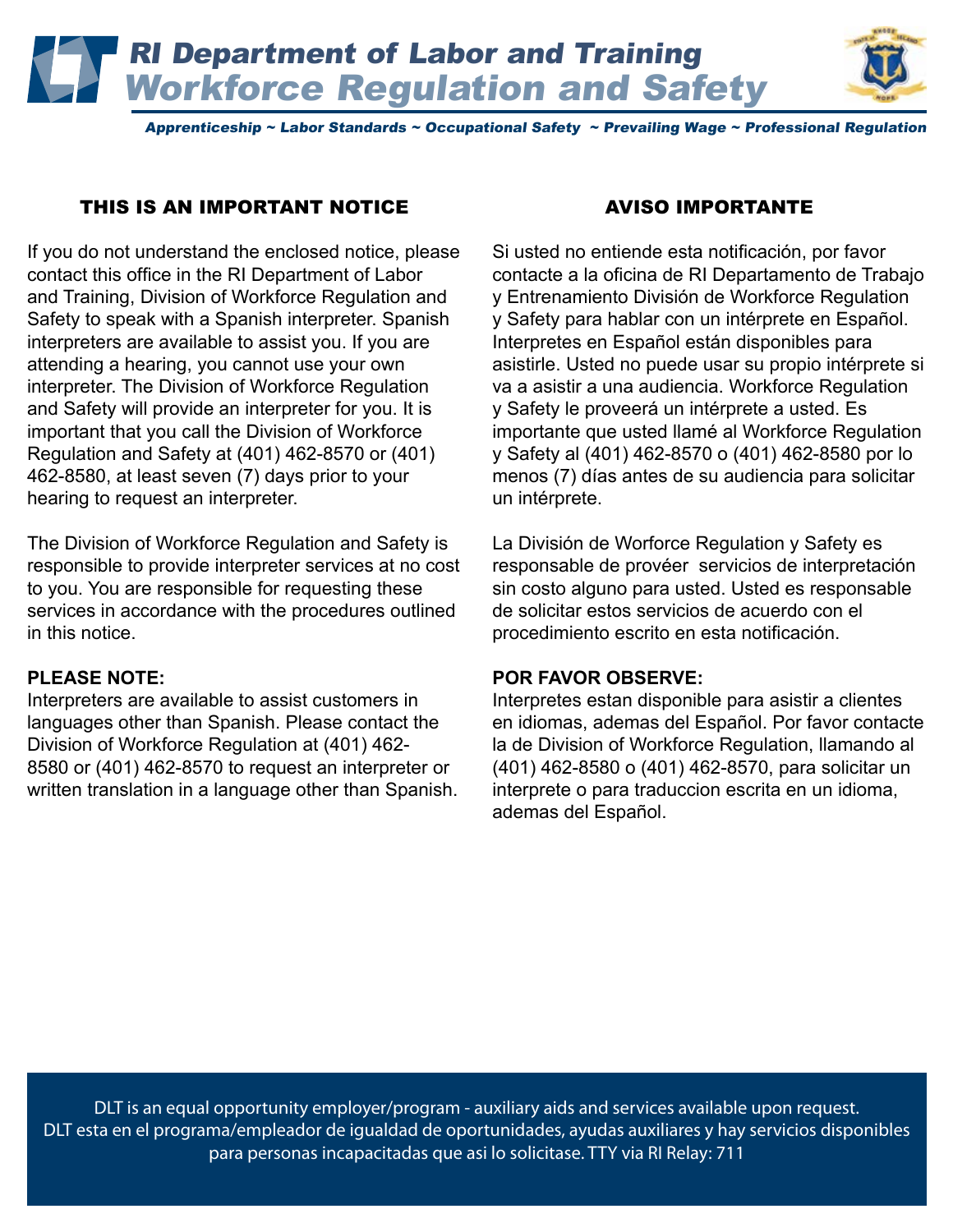

State of Rhode Island and Providence Plantations RI Department of Labor and Training **Division of Workforce Regulation and Safety, Professional Regulations Unit 1511 Pontiac Avenue - Building 70 - P.O. BOX 20247, Cranston, RI 02920-0943 Phone: (401) 462-8580 | Fax: (401) 462-8528 | www.dlt.ri.gov/profregs**



# **PIPEFITTERS, SHEET METAL, FIRE PROTECTION, SPRINKLER FITTER and REFRIGERATION Application for Examination**

# **Application Must be Printed CLEARLY**

| Social Security Number: __________________________                                                                                                                                                                                                                                               |                                       |  |
|--------------------------------------------------------------------------------------------------------------------------------------------------------------------------------------------------------------------------------------------------------------------------------------------------|---------------------------------------|--|
|                                                                                                                                                                                                                                                                                                  |                                       |  |
|                                                                                                                                                                                                                                                                                                  |                                       |  |
|                                                                                                                                                                                                                                                                                                  |                                       |  |
|                                                                                                                                                                                                                                                                                                  |                                       |  |
|                                                                                                                                                                                                                                                                                                  |                                       |  |
| Do you need this exam in a language other than English. OYes ONo If yes, what language?<br>Show this exam in a language other than English. OYes ONo If yes, what language?<br>Interact this example and the set of the set of the<br>CATEGORY - Applicants must state what license is requested |                                       |  |
|                                                                                                                                                                                                                                                                                                  |                                       |  |
|                                                                                                                                                                                                                                                                                                  |                                       |  |
|                                                                                                                                                                                                                                                                                                  |                                       |  |
|                                                                                                                                                                                                                                                                                                  |                                       |  |
|                                                                                                                                                                                                                                                                                                  |                                       |  |
| Applicant must answer all questions on both pages truthfully and swear to the same before a NOTARY PUBLIC. Penalties for<br>false information are as itemized in the General Laws of Rhode Island and Addendum. Statement may be investigated and<br>verified for truthfulness.                  |                                       |  |
| <b>General Listing of Work History:</b>                                                                                                                                                                                                                                                          |                                       |  |
|                                                                                                                                                                                                                                                                                                  |                                       |  |
|                                                                                                                                                                                                                                                                                                  |                                       |  |
|                                                                                                                                                                                                                                                                                                  |                                       |  |
|                                                                                                                                                                                                                                                                                                  | $\overline{a}$ To: $\overline{a}$ To: |  |

3. Name of Employer: \_\_\_\_\_\_\_\_\_\_\_\_\_\_\_\_\_\_\_\_\_\_\_\_\_\_\_\_\_\_\_\_\_\_\_\_ Type of Work: \_\_\_\_\_\_\_\_\_\_\_\_\_\_\_\_\_\_\_\_\_\_\_\_\_\_\_\_\_\_\_\_\_\_\_ 3. Dates Worked: From: \_\_\_\_\_\_\_\_\_\_\_\_\_\_\_\_\_\_\_\_\_\_\_ To: \_\_\_\_\_\_\_\_\_\_\_\_\_\_\_\_\_\_\_\_\_\_\_\_\_\_\_

**Education** - List all education and schooling that you have received in the refrigeration, air conditioning, heating, pipefitting, sprinklerfitter, and sheet metal trade.

|  | Page 1 of 2 |
|--|-------------|